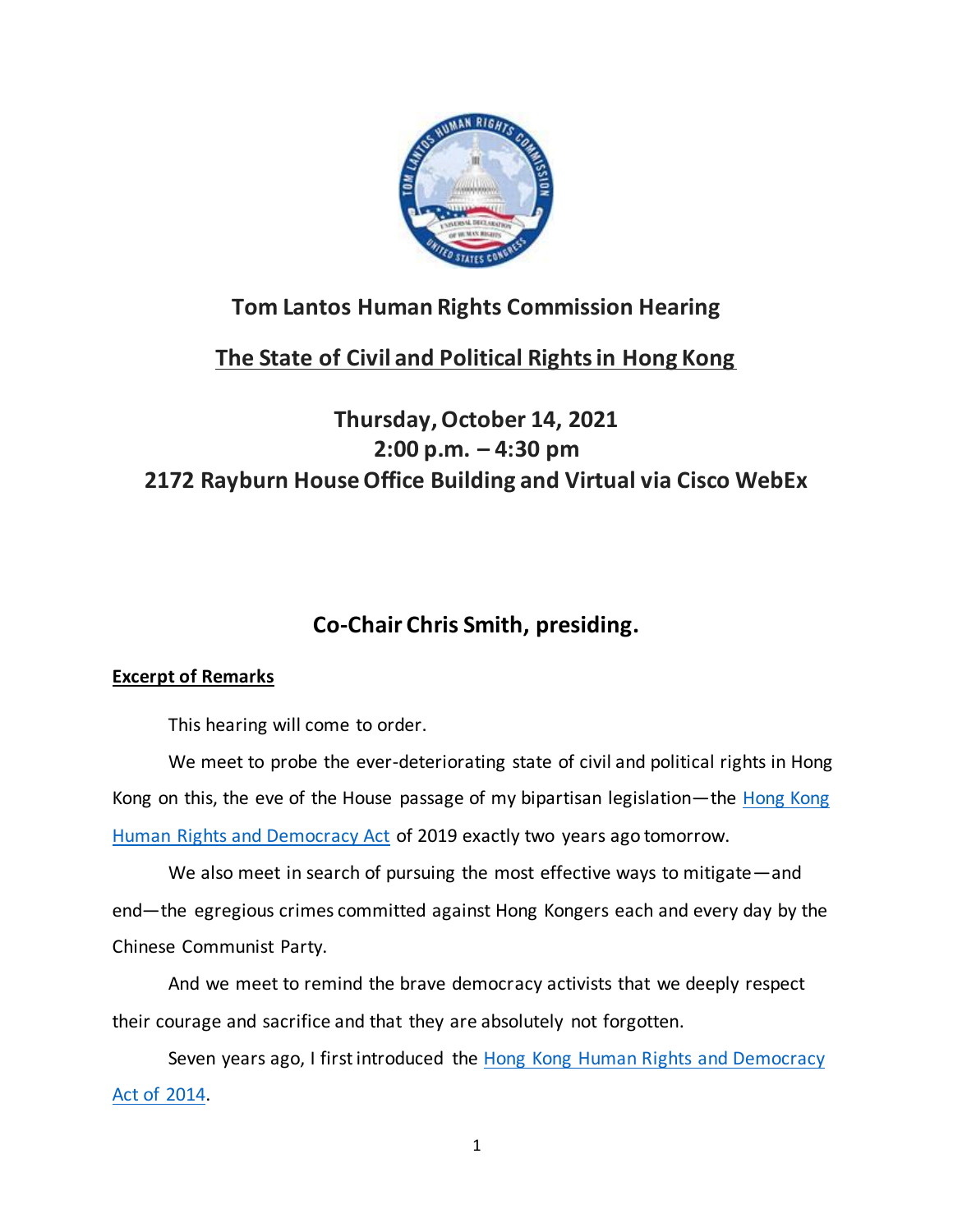It was the time of the Umbrella Movement, which began in response to a decision by the Standing Committee of the PRC's National People's Congress to prescreen candidates for Hong Kong's chief executive, in other words, the Chinese Communist Party was putting its thumb on the scale with greater force, and people were speaking out.

Those were heady days, with brave students such as Joshua Wong and Nathan Law emerging as the next generation of democracy leaders. When looking back, one sees courageous idealism, optimism and enthusiasm that could bring about substantive political change.

At that time, it was extraordinarily hard to get my congressional colleagues or the White House to see the gathering threat—an existential threat—to Hong Kong democracy and human rights posed by General Secretary of the Chinese Communist Party Xi Jinping.

Our bill only had five cosponsors that year, including now-Speaker Nancy Pelosi. By way of contrast the [2019 Act that passed the House had 47 bipartisan cosponsors](https://www.congress.gov/bill/116th-congress/house-bill/3289/cosponsors?r=5&s=7) including my friend and colleague Jim McGovern.

In 2014, far too many people in Washington felt that Hong Kong, with its greater freedom and free trade principles, would somehow tug the People's Republic of China in a liberalizing direction. After all, Hong Kong had the [Basic Law,](https://www.basiclaw.gov.hk/en/basiclaw/index.html) a mini-constitution that could serve as a model for greater respect for rule of law in China one day.

Such hopes proved illusory—just as some American political and business leaders naively believed that delinking trade with human rights in 1994 would somehow help the Chinese Communist Party matriculate from a brutal dictatorship to a democracy.

In March of 2019, the Hong Kong government proposed extraditing alleged criminals to China, raising fears that political dissidents could be sent to mainland China to face charges over exercising basic freedoms.

2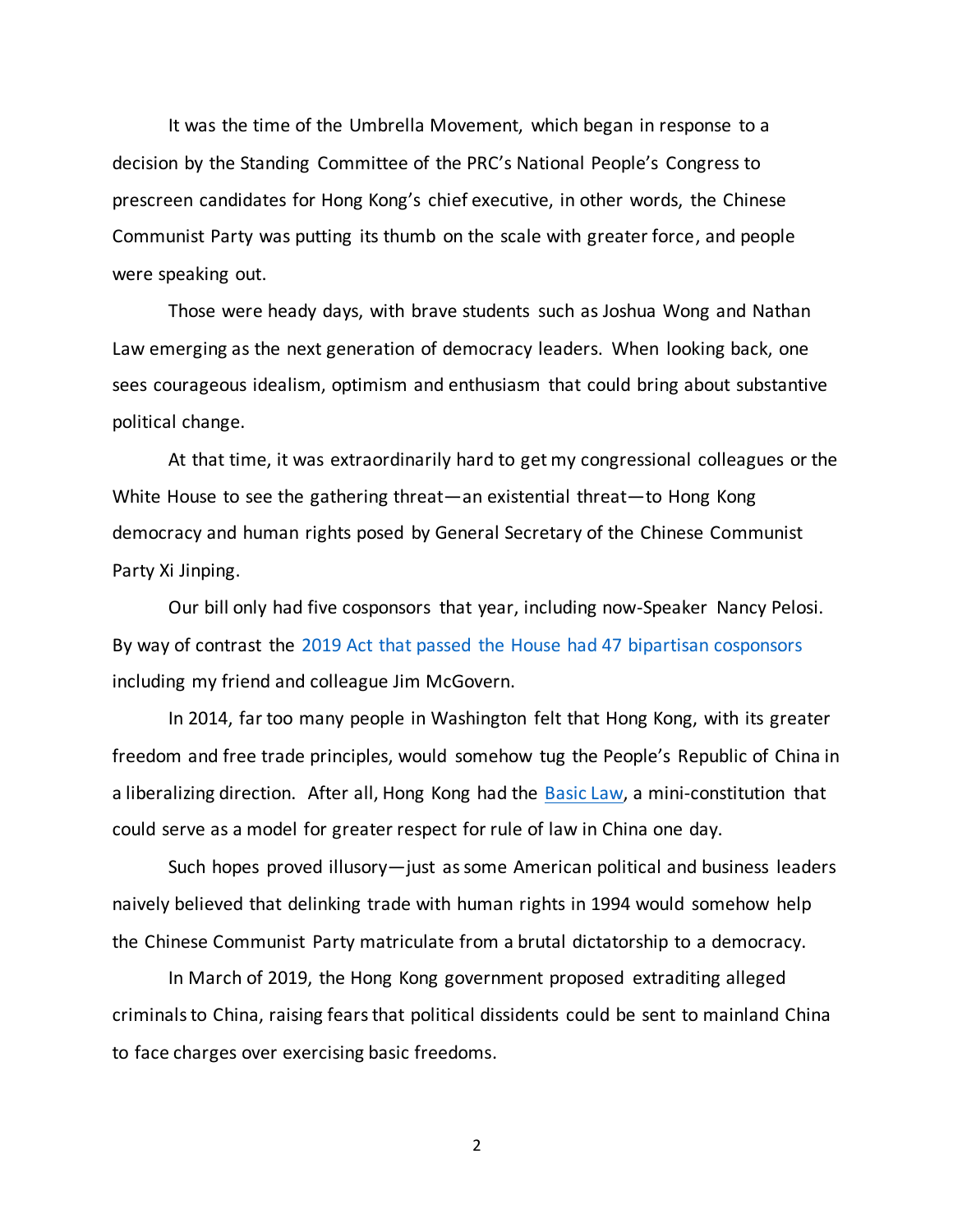Hong Kong's government, and the police force, began to resemble that of mainland China in its response to legitimate protest, speech and assembly.

Congress too awakened to the changed situation and under the leadership of Speaker Pelosi, our Hong Kong Human Rights and Democracy Act of 2019 passed.

Indeed, that same day, Jim's bill placing restrictions on tear gas exports and crowd control technology to Hong Kong also passed, with me as the lead Republican cosponsor.

Congress spoke with a unified voice, and when the Hong Kong Human Rights and Democracy Act was enacted into law, the Trump Administration gave it teeth, declaring that Hong Kong was no longer QUOTE "sufficiently autonomous" such as to warrant being treated as independent of China for trade and technology export purposes.

The Trump Administration also [sanctioned](https://hk.usconsulate.gov/n-2020080702/) key individuals in the Hong Kong government, including Carrie Lam, the Hong Kong Chief Executive.

42 PRC and Hong Kong government and police officials have been sanctioned pursuant to [Trump's Executive Order 13936](https://home.treasury.gov/system/files/126/13936.pdf)

More importantly, however—for in many ways Carrie Lam is just a figurehead and mouthpiece for Beijing—the Trump Administration sanctioned two individuals who are Xi Jinping's hatchet men: Chris Tang, the Secretary for Security and former head of the increasingly-repressive Hong Kong Police Force, and John Lee, the former Secretary of Security and current Chief Secretary.

Both these men—Chris Tang and John Lee—need to be better known for the purposes of being held morally and legally accountable. They, more than anyone except Xi Jinping himself, are responsible for the current demise of human rights in Hong Kong, for they have been the willing executioners for the Chinese Communist Party.

But beyond the names of those who should be called to task, are those we must remember for their valiant defense of freedom.

3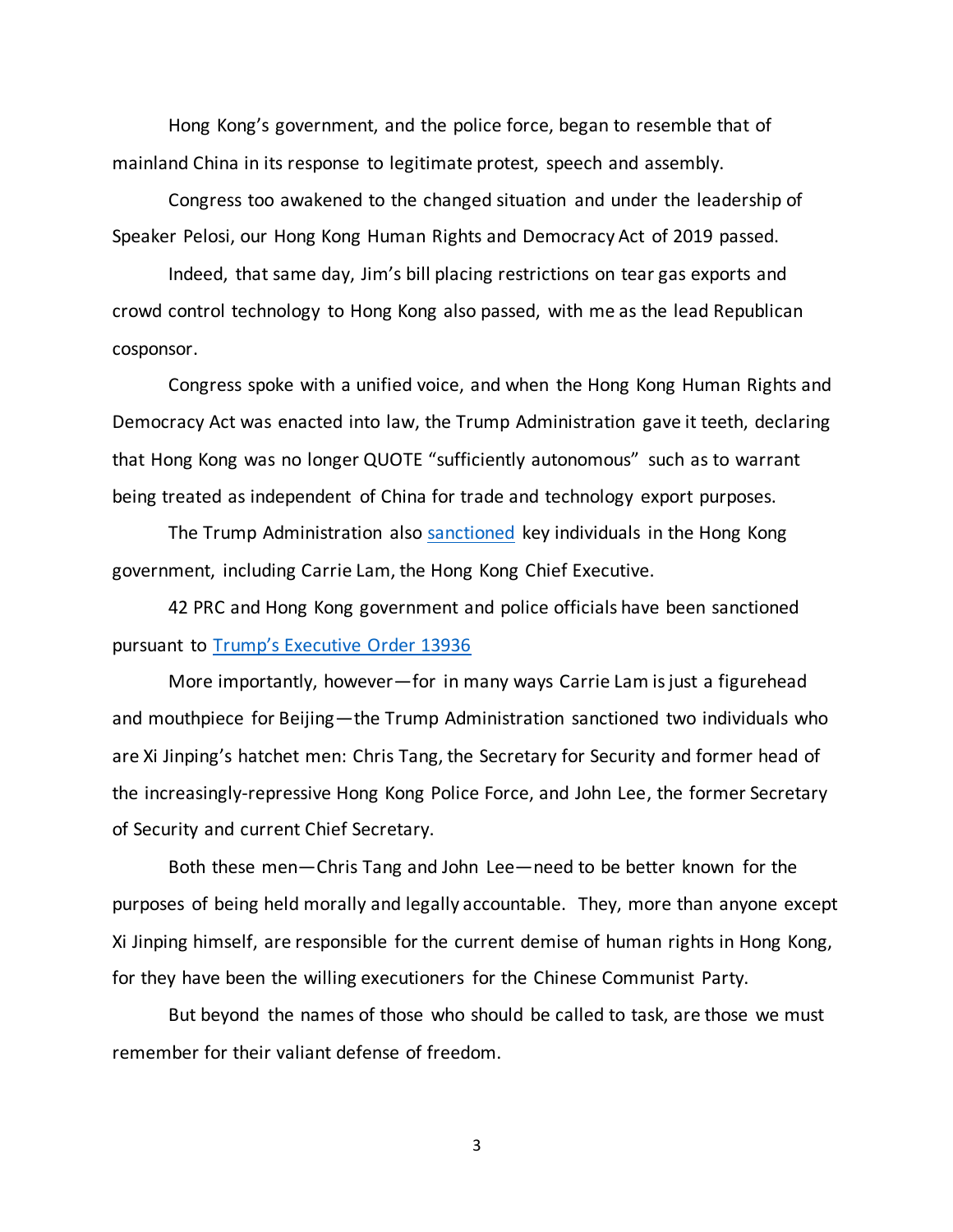We should remember Jimmy Lai, the brave founder of *Apple Daily*, that beacon of free speech shut down by the government in June of this year, its assets frozen and its computers confiscated by the police.

Jimmy is now in jail, periodically brought to court in shackles, while the Court has yet to set a hearing date.

People may not know this, but Jimmy is a man of Faith, a fellow Catholic, who easily could have fled to safety like the roughly 90,000 citizens who have left Hong Kong between June 2020 to June 2021 because he is—or was—a rich man. Yet Jimmy stayed in Hong Kong to stand with those who spoke for freedom.

He has been stripped of his liberty, his home traded for a jail cell, yet he stands unbroken, a testament to moral principle and defiance in the face of tyranny.

One of distinguished witnesses Samuel Chu, a naturalized American citizen for nearly 25 years, has been accused of violating the National Security Law which severely punishes four types of activities—secession, subversion, terrorism and collusion with foreign forces, all "carrying a maximum sentence of life in prison".

Mr. Chu states in his testimony today that "the absence of the People's Liberation Army and rolling tanks like Tiananmen or barbwires and internment camps like those in Xinjiang does not mean that the crackdown has been any less brutal, swift and complete."

There are others who we must remember, less famous than Jimmy perhaps but also heroic. Over 150 have been arrested under the National Security Law, implemented last year, and countless others have been chilled from expressing their opinion.

We have seen former legislators, like Claudia Mo, whom our witness Joanna Chiu has highlighted in her testimony, denied bail while standing trial for practicing democracy.

There are journalists who now are in jail for practicing free speech.

4